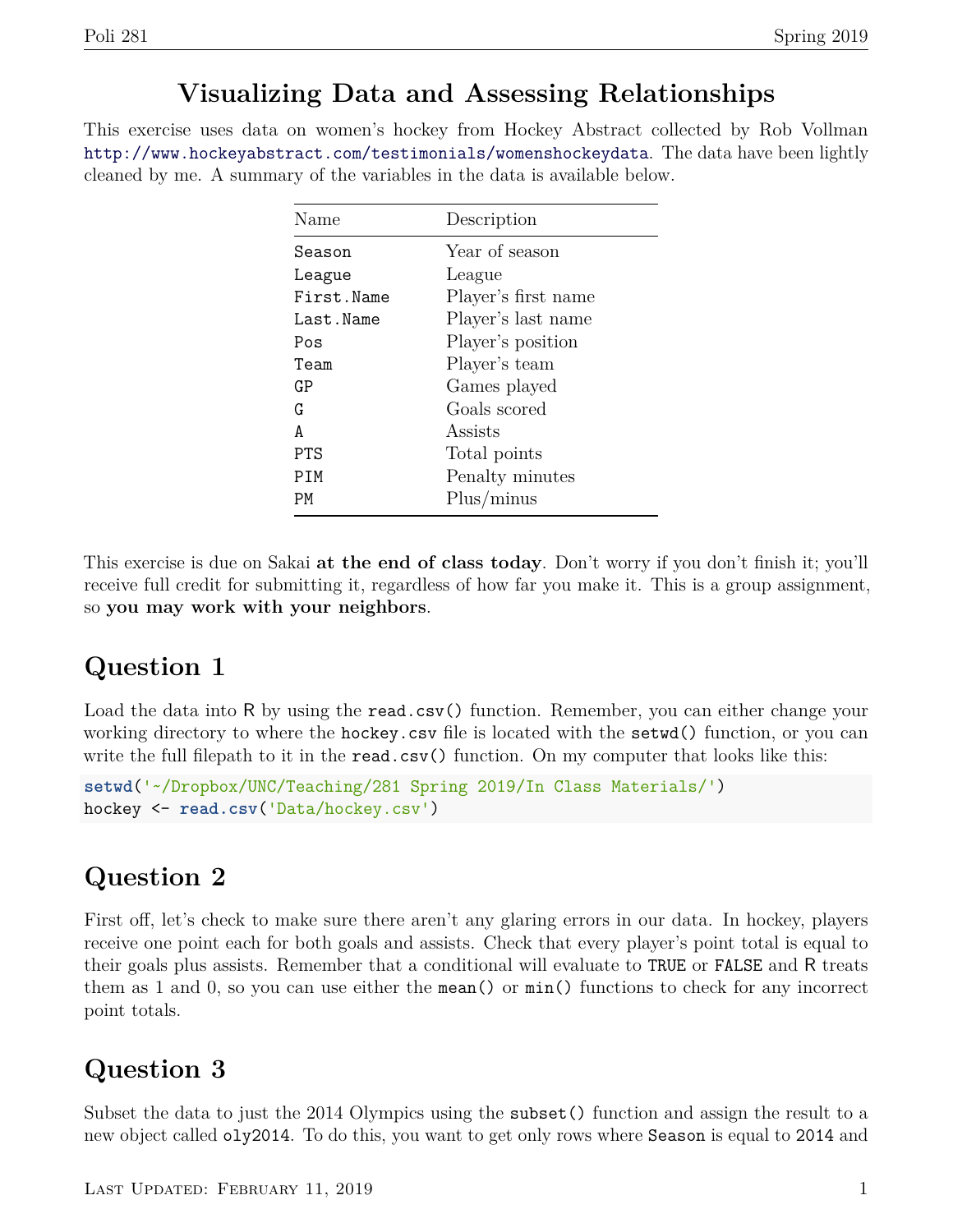League is equal to  $01y$ . Once you've done this, find the top goal scorer(s). You could accomplish this with square bracket indexing by doing the following:

```
oly2014 <- hockey[hockey$Season == 2014 & hockey$League == 'Oly', ]
oly2014[oly2014$G == max(oly2014$G), ]
```
# **Question 4**

Return to our main hockey object. A good way to visualize discrete data is a **bar plot**. Bar plots are a natural fit when the different values in our data don't have a natural ordering to them. Our data contain information on players in the following leagues:

| ## [1] "CIS" | "CWHL"          | "EWHL" |      | "NCAA-I" "NCAA-III" "NWHL" |  |
|--------------|-----------------|--------|------|----------------------------|--|
| ## [7] "01y" | "Russia" "SDHL" |        | "WC" |                            |  |

There's no inherent way to sort these leagues. You *could* try and rank them based on the overall level of play (but that's complicated and there are lots of ways you define it...), or the average salary (but that doesn't work for the World Championships or Olympics. . . ), so instead we treat them as **categorical data**. If you have to think about how to sort your data for more than five seconds, they're probably categorical. This is how to create a bar plot of average games played by league, and what it looks like

```
games_mean <- tapply(X = hockey$GP, INDEX = hockey$League, FUN = mean)
barplot(height = games_mean, cex.names = .5)
```


Notice that I'm using the  $\text{tapply}()$  function here.  $\text{tapply}()$  take three arguments: 1.  $X - a$  vector of numeric values we want to perform some mathetmatical operation on. 2. INDEX – a vector that tells us how we want to split up X. You can think of this as an ID variable that tells R which group each element of  $X$  belongs to. 3. FUN – the mathematical operation we want to perform on each group of X

Using tapply() and barplot(), create a bar plot of average goals by league. Hint: the cex.names = .5 argument above will make sure that all league names are drawn on the bottom of the plot. If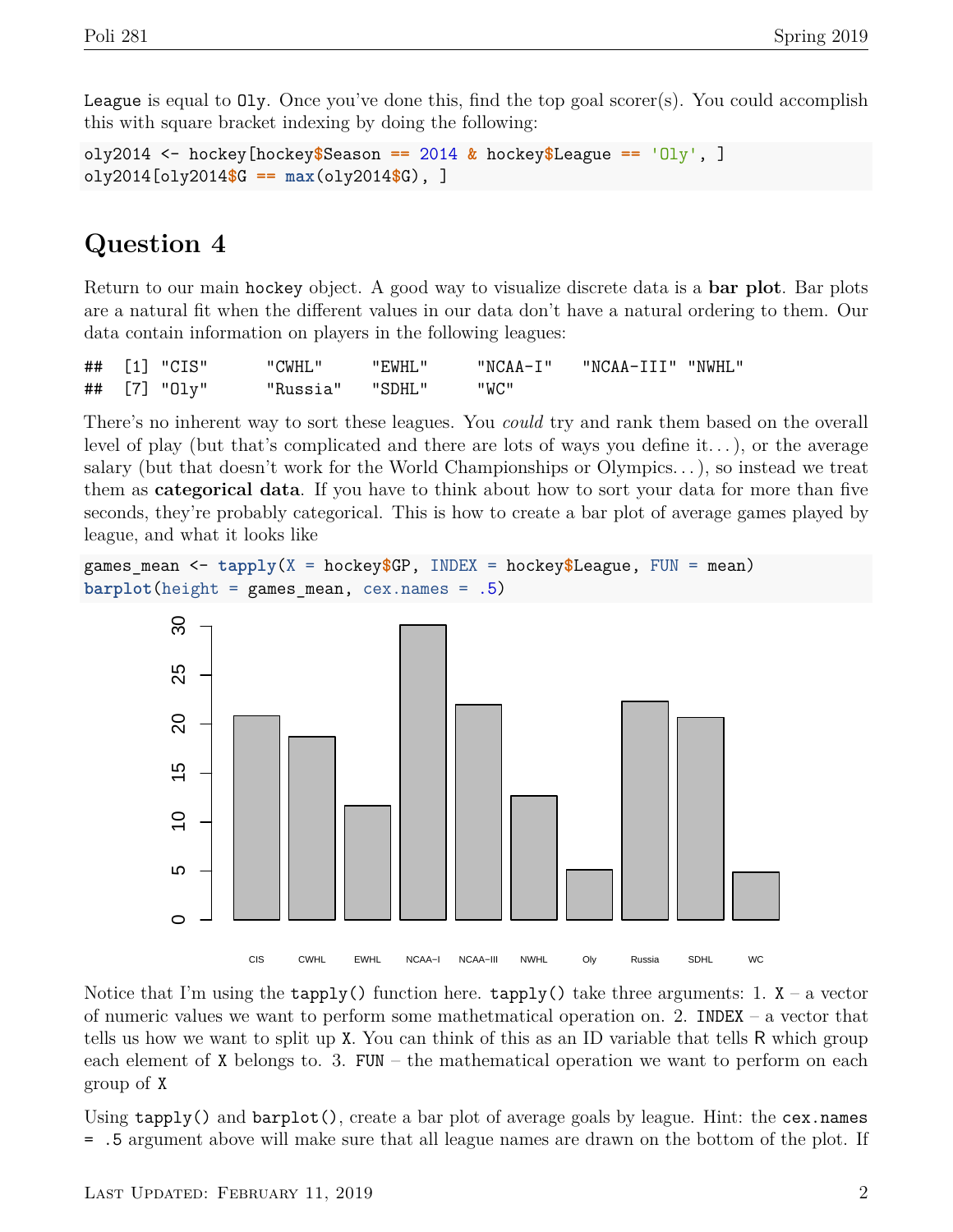you don't use, some will be omitted because otherwise they would overlap.

# **Question 5**

We can use **tapply()** to group by any variable we want. Create another bar plot of average goals, but this time group the data by season instead.

# **Question 6**

There's a huge jump in average goals from 2000 to 2001, and then a giant dip from 2016 to 2017. Maybe something interesting happened at these points like a rule change? If that were the case, we'd expect everything else to stay pretty much the same. One obvious culprit here could be the fact that number of goals scored is an increasing function of number of games played. Use tapply() and barplot() to see the average games played in each year.

# **Question 7**

One last question we should ask is do the 1998-2000 and 2017 seasons have fewer games in the data, or do they have far more players playing fewer games each? Let's create a histogram of the total number of players in each season to compare to our previous histograms. Remember that  $\text{tapply}()$ splits X into separate vectors, so use a function that will tell you how many elements are in a vector for FUN.

# **Question 8**

This is what a bar plot of average penalty minutes for each league looks like:



It looks like no players got any penalty minutes in Division I and III college hockey; that can't be right. Run this code to figure out what's going on: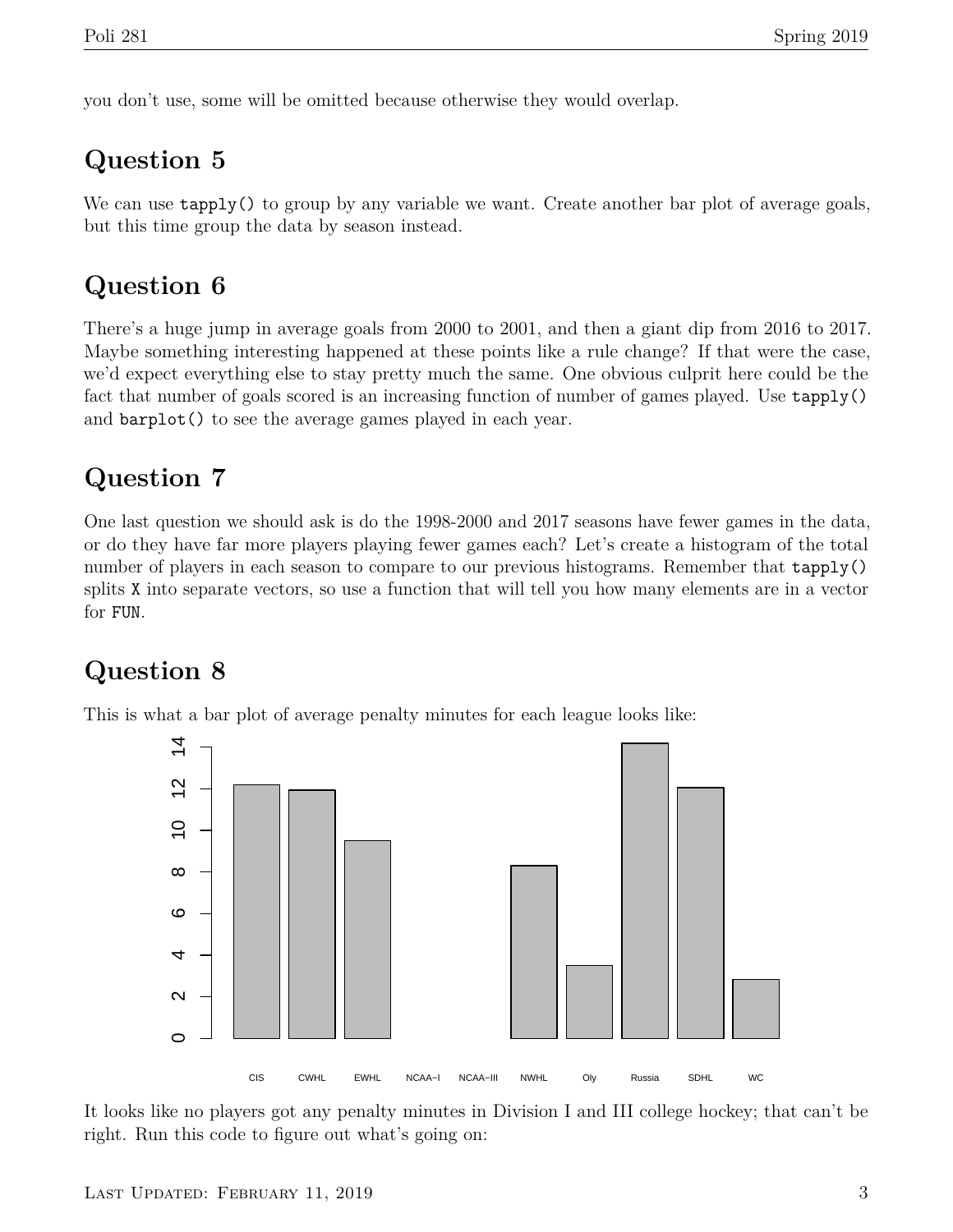We have **missing data** in our penalty minutes! Missing data occur when some of the data are, unsurprisingly, missing. R uses the special value NA to represent missing data. It's important to note that an NA for an observation *does not mean that it is zero*. Instead, it just means that it's not in the data. There are many potential reasons for this, and we'll talk more about them and how to deal with missing data later in the course.

For now, we're just going to tell R to *ignore* the missing data. We can do this with the na.rm = T argument to the mean function.

## [1] NA **mean**(hockey**\$**PIM, na.rm = T)

## [1] 12.40496

**mean**(hockey**\$**PIM)

If you type ?tapply you'll see that there's a fourth argument called ... we can use. The ... argument allows you to pass optional arguments to FUN, so we can use it to sneak  $na.rm = T$  into the evaluation of mean(). Note, however, that these optional arguments need *their names* and not  $\ldots$ , so add na.rm = T as the last argument in your call to  $\tanh(y)$ 

#### **Question 9**

Now let's move onto a **continuous** variable. While G is technically a count of goals, one skilled player managed to score 59 goals in a single season, so we're going to treat the goals variable as continuous. Recall from last week that the standard deviation of a variable is root mean square of its deviation from its average:

$$
sd(\mathbf{x}) = \sqrt{\frac{1}{n-1} \sum_{i=1}^{n} (x_i - \bar{x})^2}
$$

Use the sd() function to calculate the standard deviation of goals and games played.

#### **Question 10**

The standard deviation of the games played is way higher than goals scored (9.6594568 vs. 4.8936736). Let's figure out why using a **histogram**, which is a convenient way to plot continuous data. This is what a histogram of plus-minus looks like (sidenote for non hockey fans: plus-minus is terrible statistic that tells you very little about a player's skill and you should avoid it all costs if you're making predictions for fantasy hockey):

A histogram puts all the elements of a variable in order, just like quantiles, splits them into equalwidth groups, or bins, and then counts up how many data points fall within each bin. The y axis on a histogram tells you how much of your data falls within each bin. We can see here that most players fall relatively close to zero, and about twice as many players have negative plus-minus ratings as have positive ones.